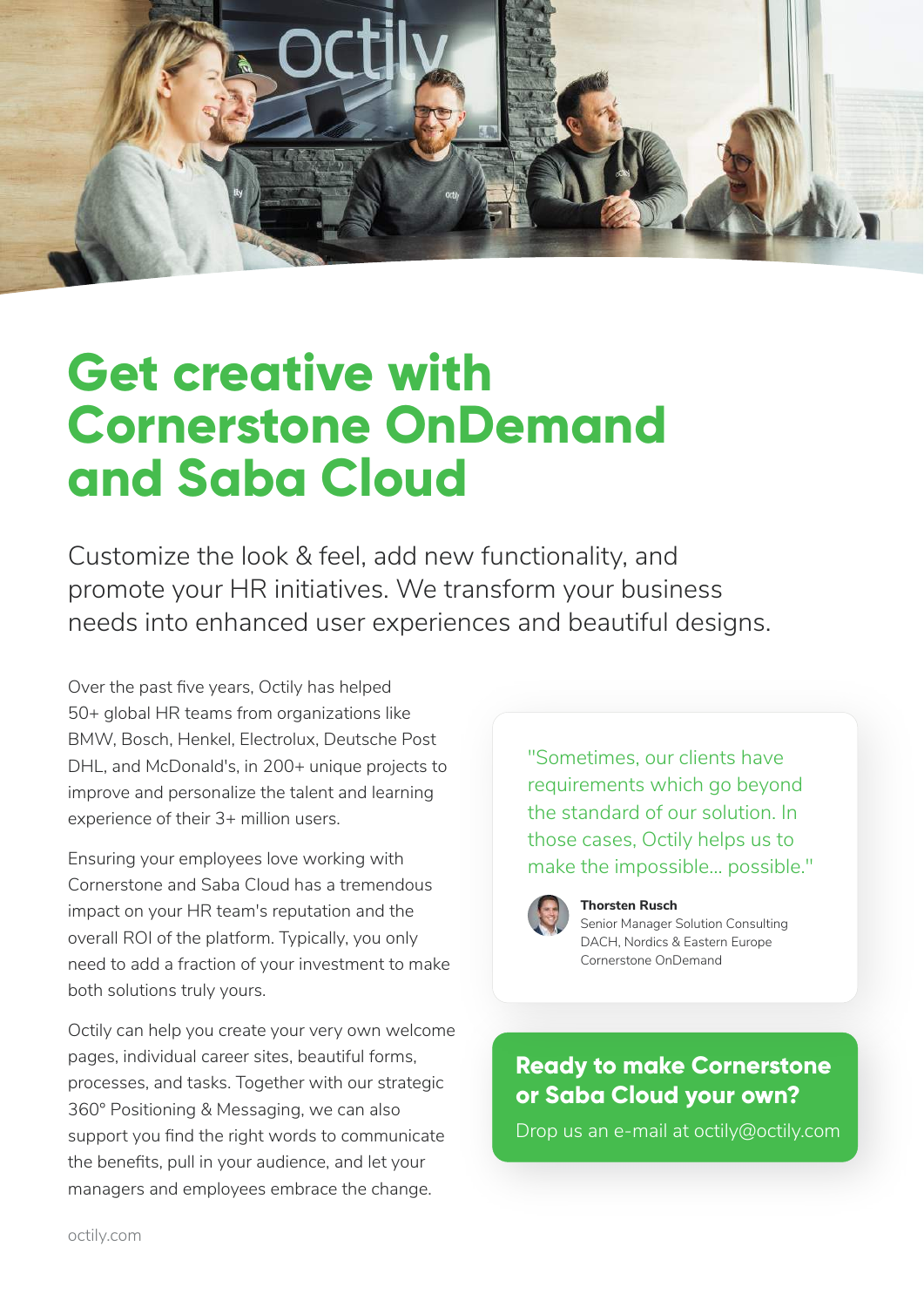### **Add personality to your digital HR processes and workflows**

**Familiar look & feel –** Add your brand's own corporate design to personalize the user experience and speed up overall adoption

**Easy to use –** Redesign workflows to be more intuitive and easier to understand to skyrocket task completion rates

**Relevance at your users' fingertips –** Introduce new features like dashboards, step-by-step workflows, themed hubs, and custom welcome pages to highlight your individual content and help users find the correct information at the right time

**Pull in your audience –** Think outside the box and engage your audience with regular, fun, beautiful, and tailor-made communication

"Once we began to work with Octily, we realized that we could take Cornerstone to another level."



**Christian Bengtsson-Rossby** Director of Digital HR Electrolux

### **Read our Electrolux case study http://octi.ly/electrolux**





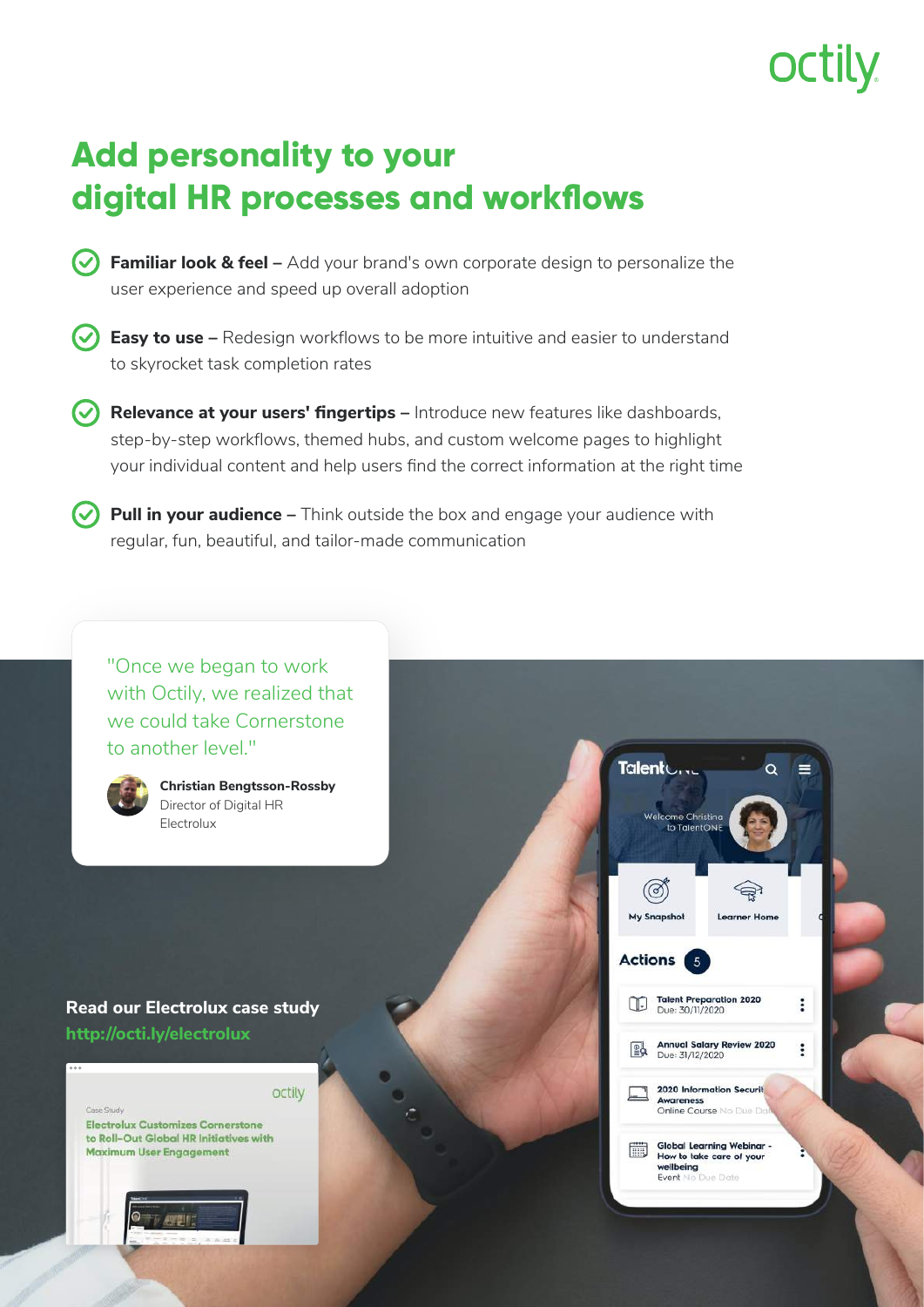## **OCTILY**

## **Pick and choose, mix and match. You can start small… or go all in.**

Our track record and clients-to-projects ratio proves it with data. Our returning clients, with their shining eyes, tell the story: Once they get the idea of what's possible, they come back for more.